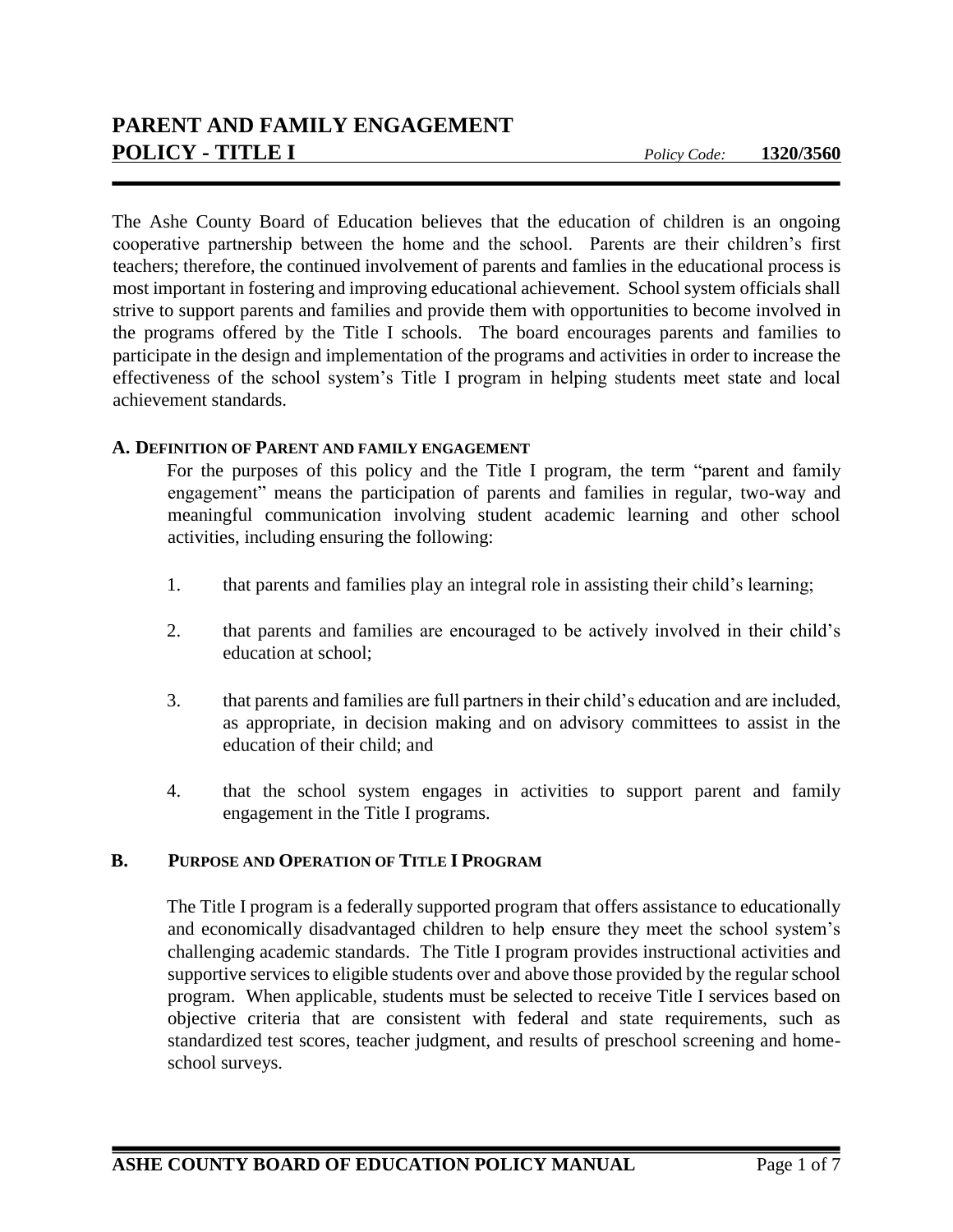Qualified Title I schools will operate as school-wide programs or targeted assisted programs based upon federal eligibility criteria. School-wide programs will utilize a comprehensive school improvement process enabling schools to serve all students in the school. Targeted assistance programs will provide services to eligible students in the school having the greatest need for assistance.

Both school-wide and targeted assistance programs shall be based on effective means of improving student achievement and shall include strategies to support parent and family engagement.

#### **C. ANNUAL MEETING**

Each year, Title I parents and families must be invited to an annual meeting, at which time parental rights will be explained, programs and activities provided with Title I funds will be discussed, and input will be solicited. In addition, all parents will have an opportunity to evaluate the effectiveness of the Title I programs and the parent and family engagement policies and plans. Data collected from these findings will be used to revise Title I programs and parent and family engagement plans.

### **D. PARENT AND FAMILY INVOLVEMENT EFFORTS**

The board believes that the involvement of Title I parents and families in the design and implementation of the Title I program will increase the effectiveness of the program and contribute significantly to the success of the children. The Title I staff and all school system personnel shall strive to involve parents and families in activities throughout the school year.

The superintendent shall ensure that the system-level Parent and Family Engagement Policy is developed with, agreed upon with and annually distributed to parents of participating students. In addition to the system-level policy, each school participating in the Title I program shall jointly develop and annually distribute to parents a school-level written Parent and Family Engagement Policy that describes the means for carrying out school-level policy, sharing responsibility for student academic achievement, building the capacity of school staff and parents for involvement and increasing accessibility for participation of all Title I parents and families, including parents with limited English proficiency, parents with disabilities and parents of migratory children. School-level plans must involve parents in the planning and improvement of Title I activities and must provide for the distribution to parents of information on expected student proficiency levels and the school's academic performance.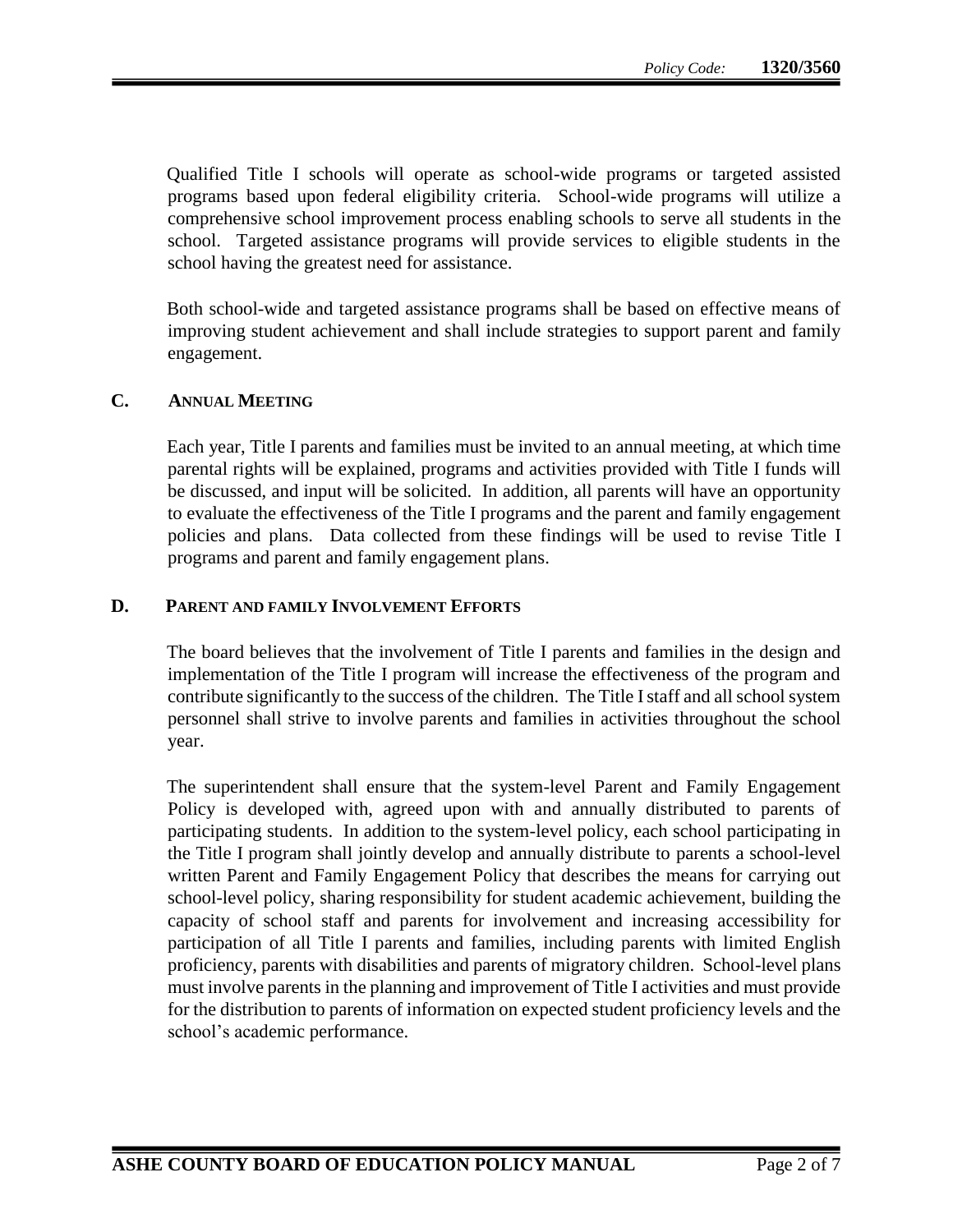School officials will invite appropriate school personnel from private schools to consult on the design and development of its programs in order to provide equitable services to students enrolled in private schools. The superintendent or designee will establish procedures to achieve timely and meaningful consultation with private school officials in accordance with federal law.

In addition, school system officials and Title I school personnel shall do the following:

- 1. involve parents and families in the joint development of the Title I Program and the process of school review and improvement by including parents/families on the school advisory committee and committees that review the Title I program;
- 2. provide coordination, technical assistance and other support from various central office departments necessary to assist participating schools in planning and implementing effective parent and family engagement activities that are designed to improve student academic achievement and school performance;
- 3. build the schools' and parents' capacity for strong parental and family engagement by collecting and disseminating information on effective involvement techniques;
- 4. coordinate and integrate parental and family engagement strategies with activities in other programs, such as Head Start and similar programs;
- 5. with the involvement of parents and families, conduct an annual evaluation of the content and effectiveness of the school system parent and family engagement policy and program in improving the academic quality of the school;
- 6. strive to eliminate barriers to parental and family participation by assisting parents with disabilities and parents who are economically disadvantaged, have limited English proficiency, are migratory, or have other backgrounds or characteristics that may affect participation;
- 7. provide assistance to parents of participating Title I children in understanding the state's testing standards, the assessments used, Title I requirements and all national, state and local standards and expectations through such efforts as community-based meetings, sending information home, newsletters, workshops and newspaper articles;
- 8. design a parent–student–school staff compact that sets out respective responsibilities in striving to raise student achievement and explains how an effective home/school partnership will be developed and maintained;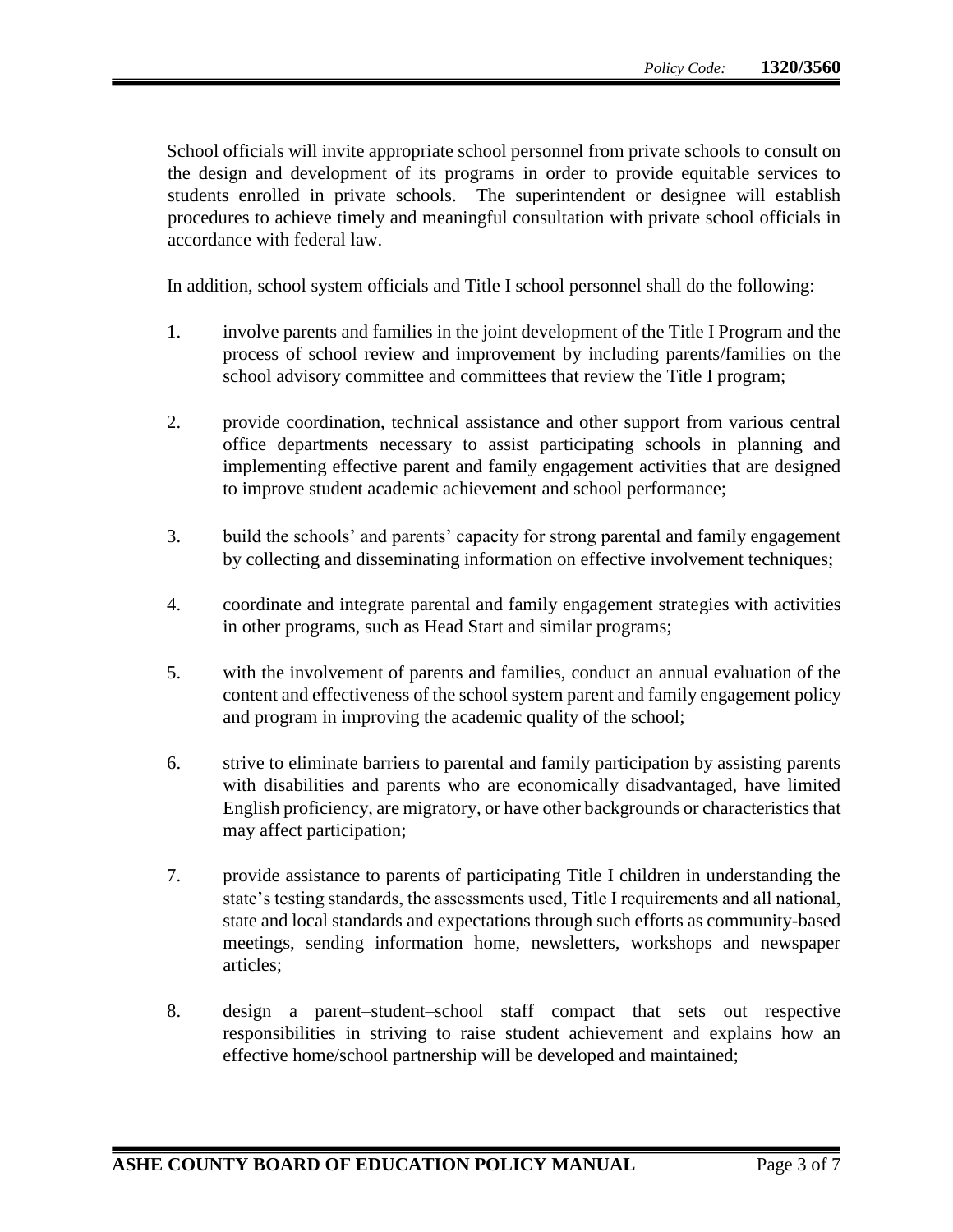- 9. with the assistance of parents and families, ensure that teachers, pupil services personnel, principals and other staff are educated in the value of parents and families as partners in the educational process and understand how to work with, communicate with and reach out to them as equal partners in education;
- 10. distribute to parents information on expected student proficiency levels for their child and the school's academic performance, and provide materials and training to help parents monitor their child's progress and work with educators to improve achievement through such methods as technology or literacy training;
- 11. coordinate and integrate parent and family engagement programs with pre-school programs and conduct other activities in the community that encourage and support parents and families to more fully participate in the education of their child;
- 12. strengthen the partnership with agencies, businesses and programs that operate in the community;
- 13. ensure that parents and families are involved in the school's Title I activities; and
- 14. provide such other reasonable support for Title I parent and family engagement activities as requested by parents and families.

#### **E. NOTICE REQUIREMENTS**

School system officials and Title I school personnel shall provide effective notice of the following information as required by law. The notice must be in an understandable and uniform format and, to the extent practicable, in a language the parents can understand.

- 1. EL Program
	- a. Each year the principal or designee shall provide notice of the following to parents of English Learners (EL) children identified for participation in a Title I, Part A-funded language-instruction educational program:
		- i. the reasons for the child's identification;
		- ii. the child's level of English proficiency;
		- iii. methods of instruction;
		- iv. how the program will help the child;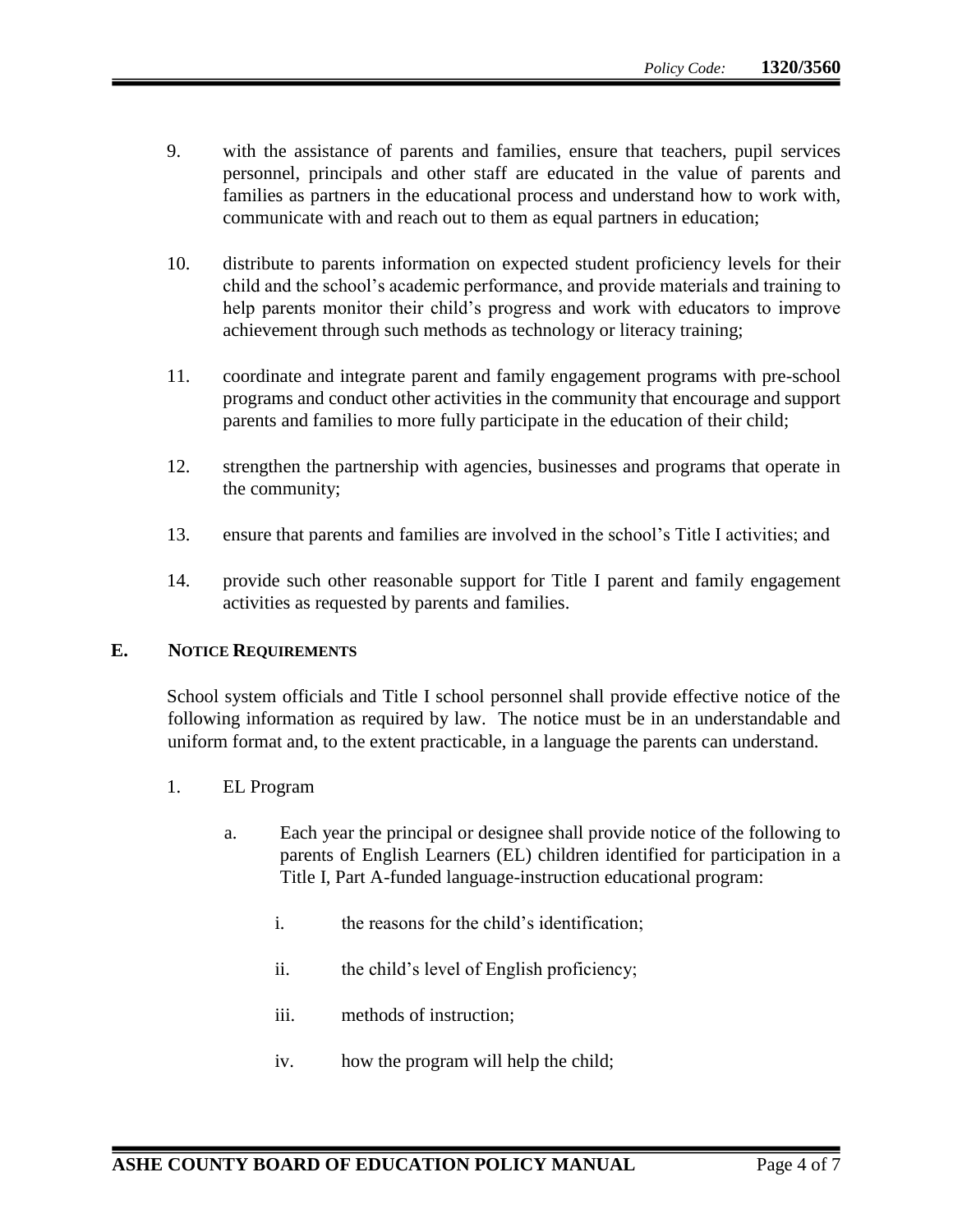- v. the exit requirements for the program;
- vi. if the child has a disability, how the language instruction educational program meets the objectives of the child's individualized educational program (IEP); and
- vii. any other information necessary to effectively inform the parent of the program and the parental rights regarding enrollment, removal and selection of an EL program.
- b. The principal or designee of a school with a Title I, Part A-funded language instruction program that has failed to make progress on the annual achievement objectives for EL students, shall notify the parents of such failure no later than 30 days after the failure occurs.
- 2. System Report Card and School Progress Review
	- a. Each year, school system officials shall disseminate to all parents, schools and the public a school system report card containing aggregate information, including, but not limited to, student achievement (disaggregated by category), graduation rates, performance of the school system and teacher qualifications.
	- b. Each year, school system officials shall disseminate to all parents, schools and the community the results of the LEA's yearly progress review of each school.
- 3. Teacher Qualifications
	- a. Each year, school system officials shall notify parents of Title I students of the right to request certain information on the professional qualifications of the student's classroom teachers and paraprofessionals providing services to the child (see policy 7820, Personnel Files).
	- b. The principal or designee of a Title I school shall provide timely notice informing parents that their student has been assigned to or has been taught for at least four consecutive weeks by a teacher who is not "highly qualified" as defined in the No Child Left Behind Act.
- 4. Parental and Family Rights and Opportunities for Engagement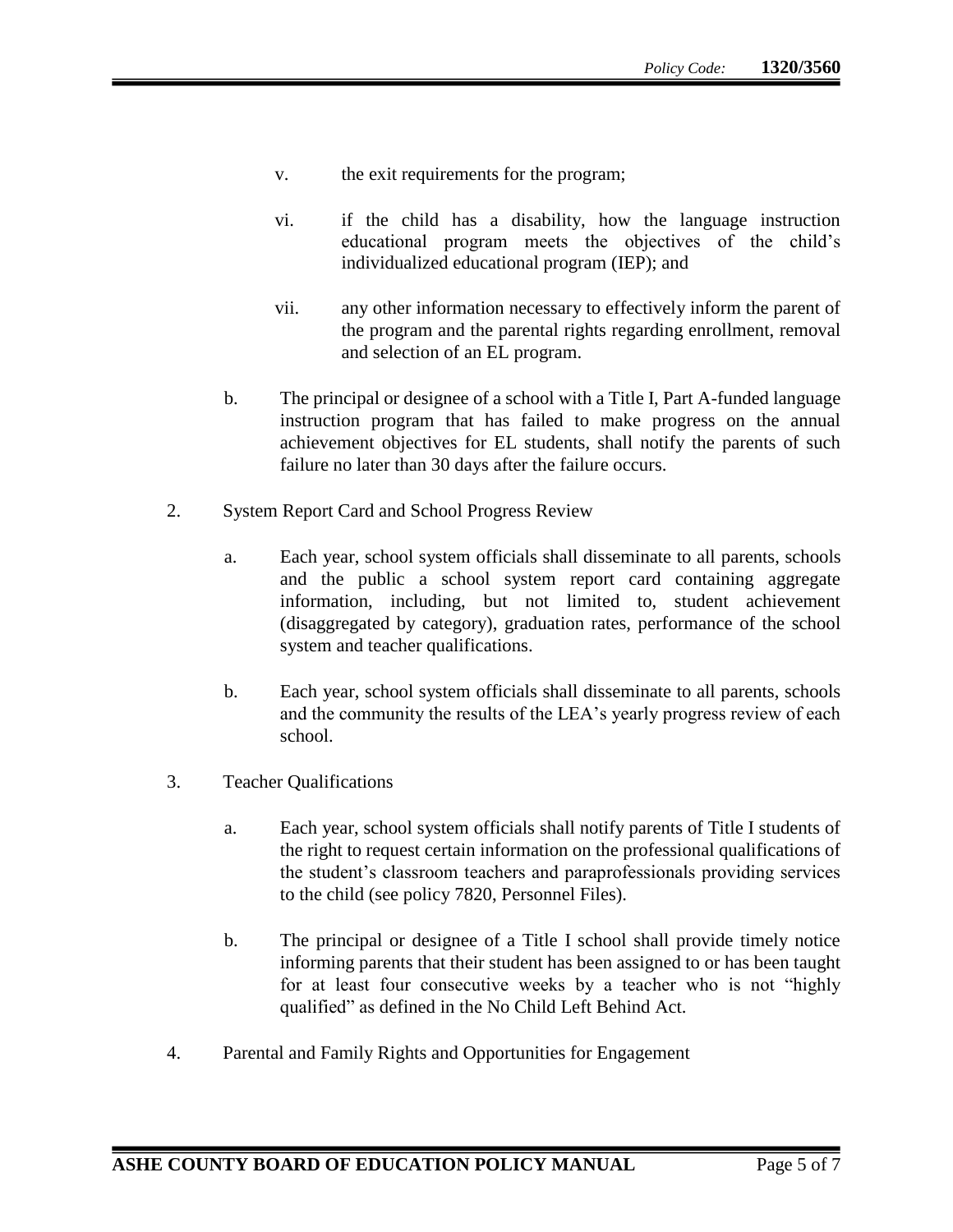Each year, the principal or designee of a Title I school shall provide notice to parents and families of the school's written Parent and Family Engagement Policy, parents' and families' right to be involved in their child's school and opportunities for parents and families to be involved in the school.

## **F. WEBSITE NOTIFICATION**

When a Title I school is identified for improvement, corrective action or restructuring, the school system will display on its website the following information in a timely manner to ensure that parents have current information regarding supplemental services and public school choice, unless the requirements to provide such options have been waived by the US Department of Education:

- 1. beginning with data from the 2007-2008 school year and for each subsequent school year, the number of students who were eligible for and the number of students who participated in public school choice;
- 2. for the current school year, a list of available schools to which students eligible to participate in public school choice may transfer;
- 3. beginning with data from the 2007-2008 school year and for each subsequent school year, the number of students who were eligible for and the number of students who participated in supplemental educational services; and
- 4. for the current school year, a list of supplemental educational services providers approved by the state to serve the school system and the locations where services are provided.

The superintendent shall develop administrative procedures to implement the requirements of this policy.

Legal References: Elementary and Secondary Education Act, as amended, 20 U.S.C. 6301 *et seq.*, 34 C.F.R. pt. 200*.*; 20 U.S.C. 7801(32); *Public School Choice Non-Regulatory Guidance*, U.S. Department of Education (January 14, 2009); *Supplemental Educational Services NonRegulatory Guidance*, U.S. Department of Education (January 14, 2009); U.S. Department of Education approval of Elementary and Secondary Education Act (ESEA) Flexibility Request (May 29, 2012); State Board of Education Policy TCS-R-000

Cross References: Parental Involvement (policy 1310/4002), Goals and Objectives of the Educational Program (policy 3000), Curriculum Development (policy 3100), Personnel Files (policy 7820)